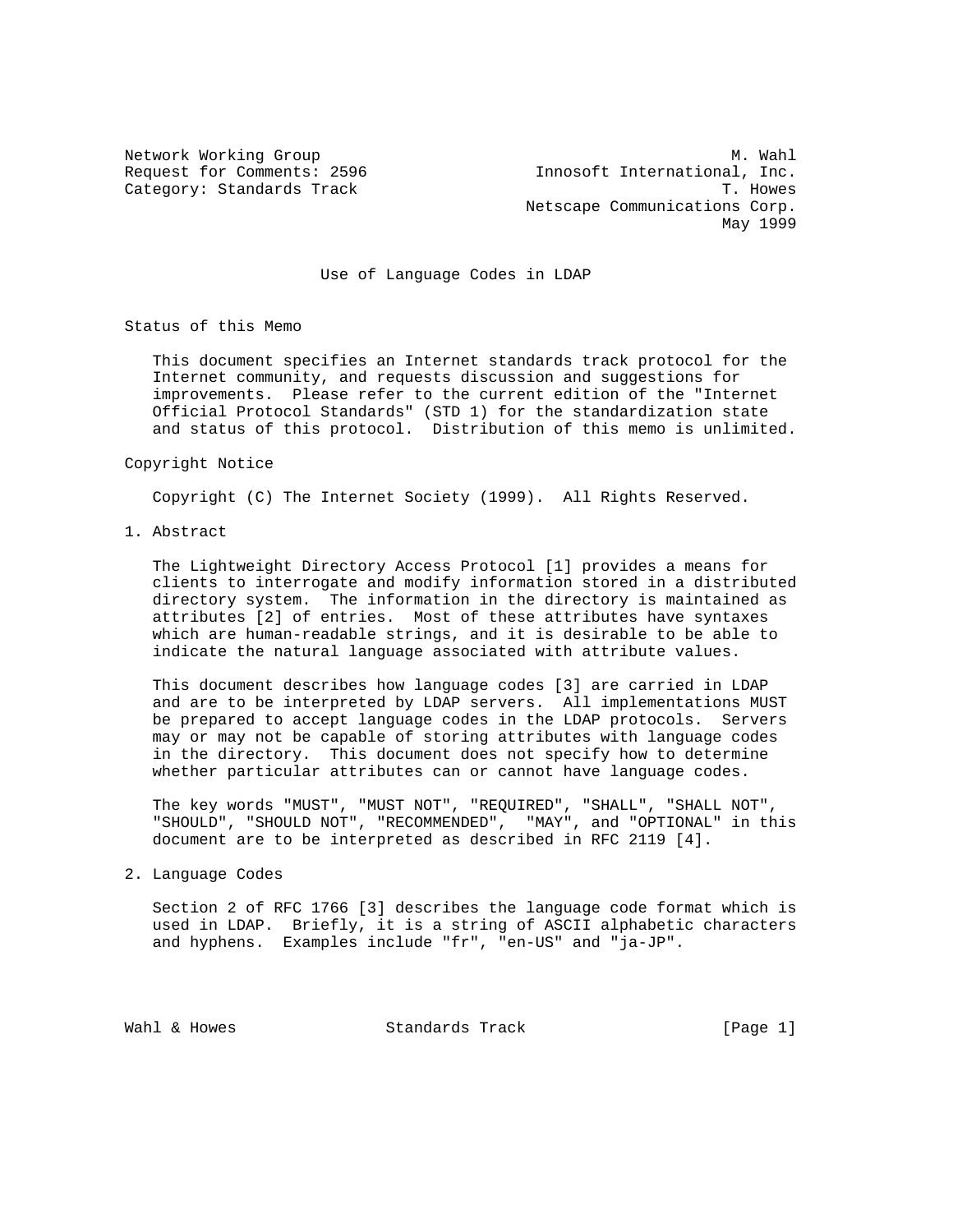Language codes are case insensitive. For example, the language code "en-us" is the same as "EN-US" and "en-US".

 Implementations MUST NOT otherwise interpret the structure of the code when comparing two codes, and MUST treat them as simply strings of characters. Client and server implementations MUST allow any arbitrary string which follows the patterns given in RFC 1766 to be used as a language code.

3. Use of Language Codes in LDAP

 This section describes how LDAP implementations MUST interpret language codes in performing operations.

 In general, an attribute with a language code is to be treated as a subtype of the attribute without a language code. If a server does not support storing language codes with attribute values in the DIT, then it MUST always treat an attribute with a language code as an unrecognized attribute.

## 3.1. Attribute Description

 An attribute consists of a type, a list of options for that type, and a set of one or more values. In LDAP, the type and the options are combined into the AttributeDescription, defined in section 4.1.5 of [1]. This is represented as an attribute type name and a possibly empty list of options. One of these options associates a natural language with values for that attribute.

language-option = "lang-" lang-code

lang-code = printable-ascii  $i$  a code as defined in RFC 1766

Multiple language options may be present on a particular value.

 The language code has no effect on the character set encoding for string representations of DirectoryString syntax values; the UTF-8 representation of UniversalString (ISO 10646) is always used.

 Examples of valid AttributeDescription: givenName;lang-en-US CN;lang-ja

 In LDAP and in examples in this document, a directory attribute is represented as an AttributeDescription with a list of values. Note that the data could be stored in the LDAP server in a different representation.

Wahl & Howes Standards Track [Page 2]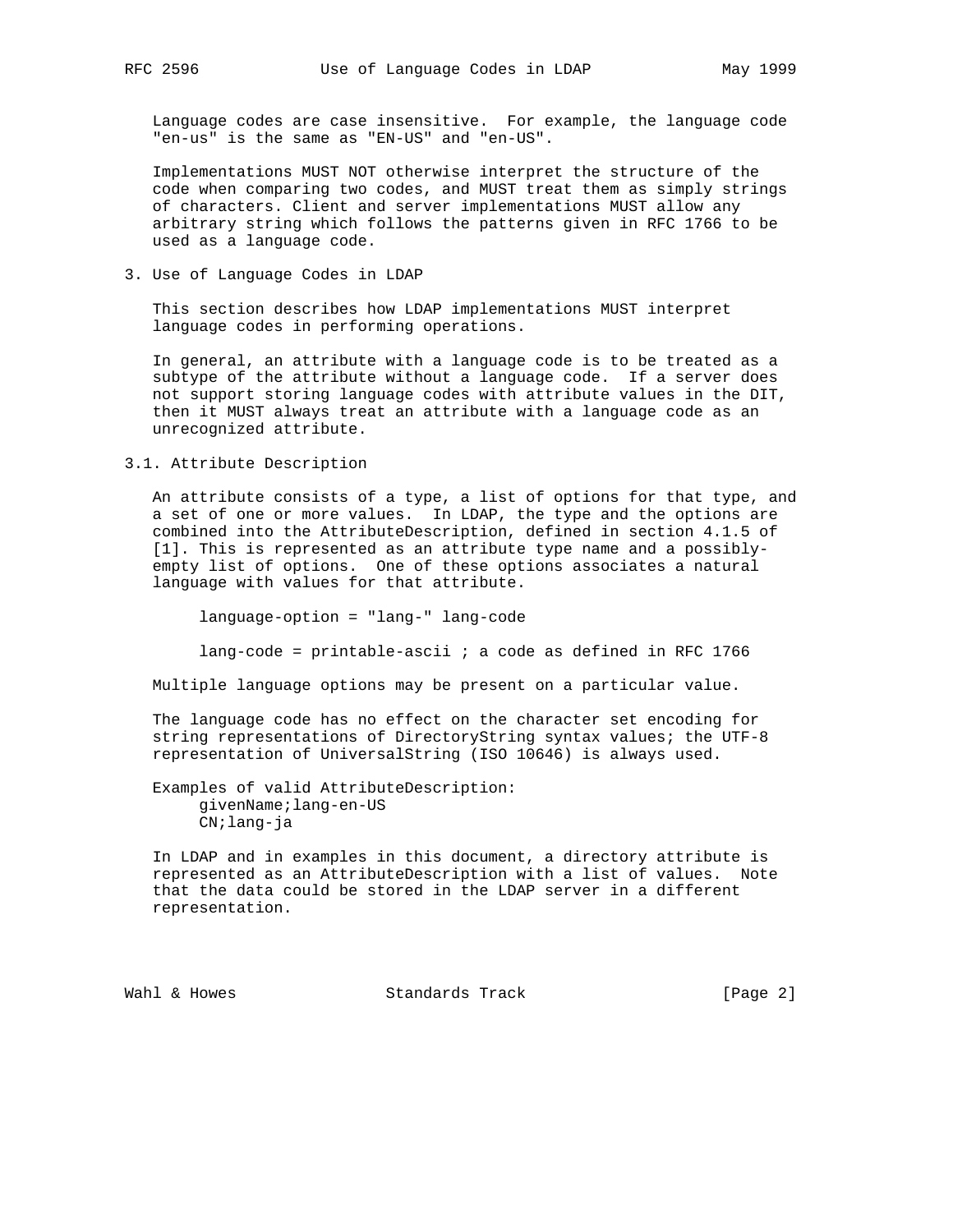3.2. Distinguished Names and Relative Distinguished Names

 No attribute description options are permitted in Distinguished Names or Relative Distinguished Names. Thus language codes MUST NOT be used in forming DNs.

3.3. Search Filter

 If a language code is present in an AttributeDescription in a search filter, then only attribute values in the directory which match the base attribute type or its subtype, the language code and the assertion value match this filter.

 Thus for example a filter of an equality match of type "name;lang en-US" and assertion value "Billy Ray", against the following directory entry

| objectclass: top                   | DOES NOT MATCH (wrong type)      |
|------------------------------------|----------------------------------|
| objectclass: person                | DOES NOT MATCH (wrong type)      |
| name; lang-EN-US: Billy Ray        | MATCHES                          |
| name; lang-EN-US: Billy Bob        | DOES NOT MATCH (wrong value)     |
| CN; lang-en-us: Billy Ray          | MATCHES                          |
| CN; lang-EN-US; dynamic: Billy Ray | MATCHES                          |
| CN; lang-en; dynamic: Billy Ray    | DOES NOT MATCH (differing lang-) |
| name: Billy Ray                    | DOES NOT MATCH (no lang-)        |
| SN: Ray                            | DOES NOT MATCH (wrong value)     |

(Note that "CN" and "SN" are subtypes of "name".)

 Client implementors should however note that providing a language code in a search filter AttributeDescription will often filter out desirable values where the language code does not match exactly. For example, the filter (name;lang-en=Billy Ray) does NOT match the attribute "name;lang-en-US: Billy Ray".

 If the server does not support storing language codes with attribute values in the DIT, then any filter which includes a language code will always fail to match, as it is an unrecognized attribute type. No error would be returned because of this; a presence filter would evaluate to FALSE and all other forms to Undefined.

 If no language code is specified in the search filter, then only the base attribute type and the assertion value need match the value in the directory.

 Thus for example a filter of an equality match of type "name" and assertion value "Billy Ray", against the following directory entry

Wahl & Howes Standards Track [Page 3]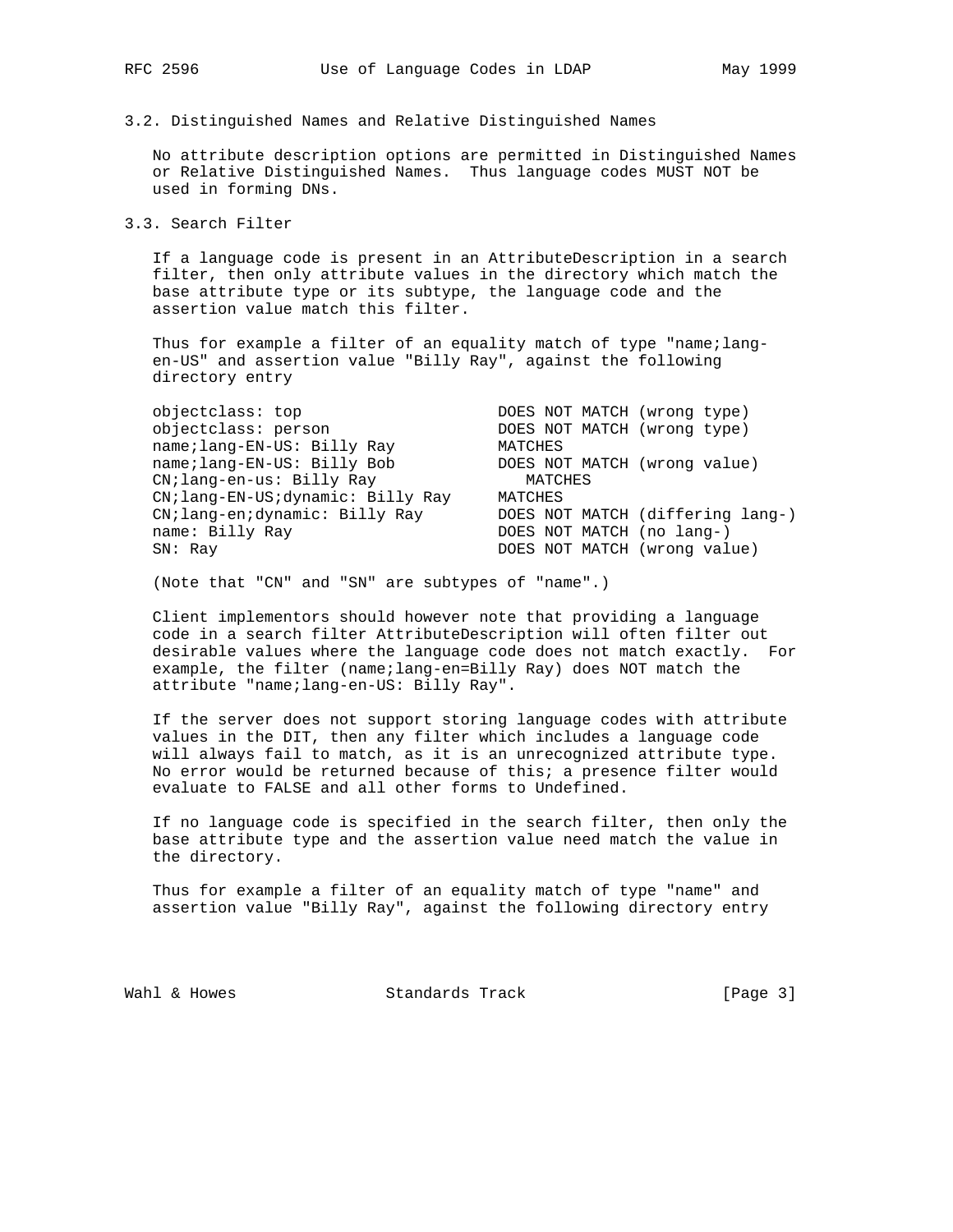objectclass: top DOES NOT MATCH (wrong type) objectclass: person DOES NOT MATCH (wrong type) name;lang-EN-US: Billy Ray MATCHES name;lang-EN-US: Billy Bob DOES NOT MATCH (wrong value) CN;lang-EN-US;dynamic: Billy Ray MATCHES CN;lang-en;dynamic: Billy Ray MATCHES name: Billy Ray MATCHES SN: Ray **DOES NOT MATCH** (wrong value)

 Thus in general, clients SHOULD NOT use the language code option in AttributeDescription fields in search filters.

#### 3.4. Compare

 A language code can be present in an AttributeDescription used in a compare request AttributeValueAssertion. This is to be treated by servers the same as the use of language codes in a search filter with an equality match, as described in the previous section. If there is no attribute in the entry with the same subtype and language code, the noSuchAttributeType error will be returned.

 Thus for example a compare request of type "name" and assertion value "Johann", against an entry with all the following directory entry

 objectclass: top objectclass: person givenName;lang-de-DE: Johann CN: Johann Sibelius SN: Sibelius

will cause the server to return compareTrue.

 However, if the client issued a compare request of type "name;lang de" and assertion value "Johann" against the above entry, the request would fail with the noSuchAttributeType error.

 If the server does not support storing language codes with attribute values in the DIT, then any comparison which includes a language code will always fail to locate an attribute type, and noSuchAttributeType will be returned.

 Thus in general, clients SHOULD NOT use the language code option in AttributeDescription fields in the compare request.

3.5. Requested Attributes in Search

 Clients MAY provide language codes in AttributeDescription in the requested attribute list in a search request.

Wahl & Howes Standards Track (Page 4)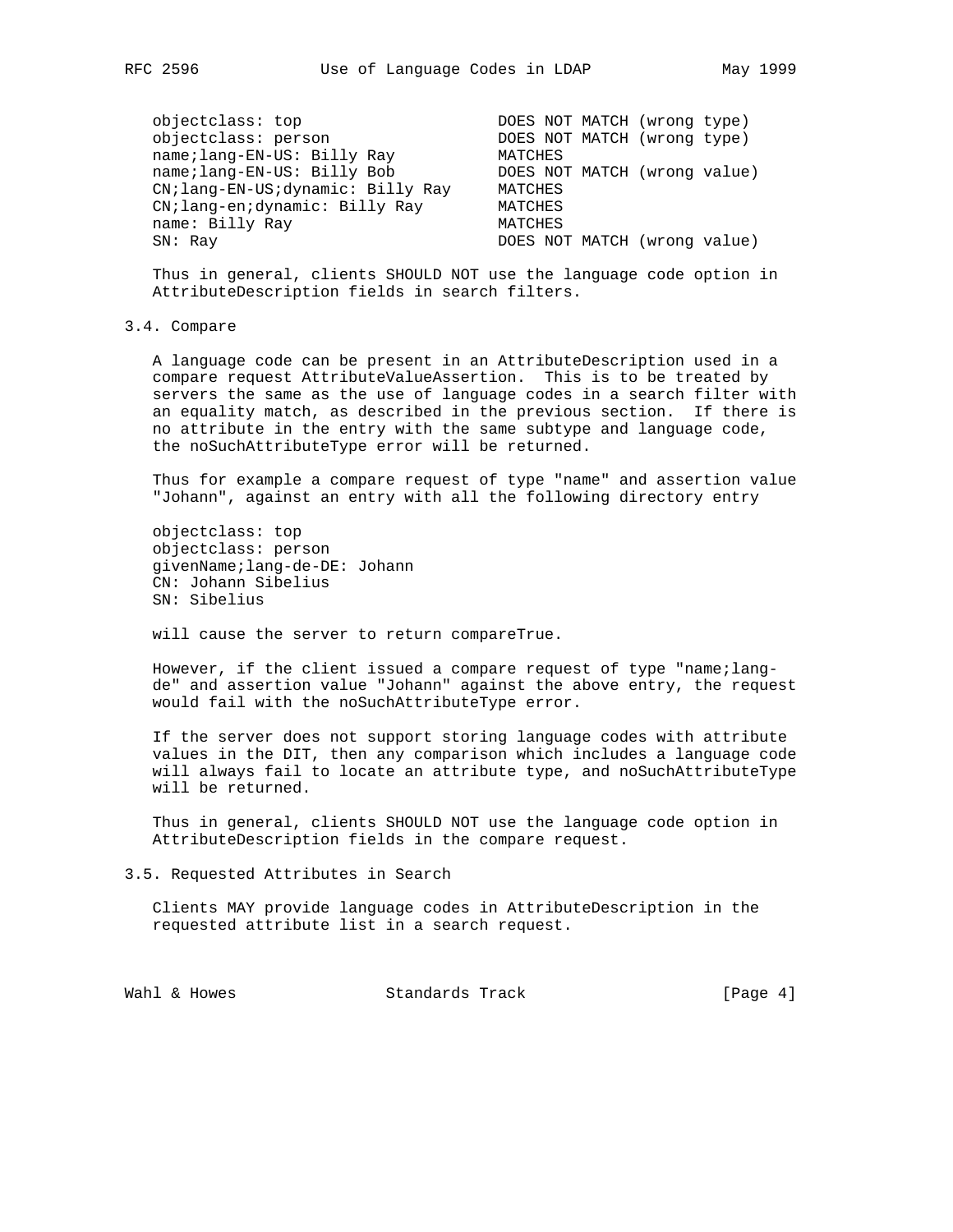If a language code is provided in an attribute description, then only attribute values in a directory entry which have the same language code as that provided are to be returned. Thus if a client requests an attribute "description;lang-en", the server MUST NOT return values of an attribute "description" or "description;lang-fr".

 Clients MAY provide in the attribute list multiple AttributeDescription which have the same base attribute type but different options. For example a client MAY provide both "name;lang en" and "name;lang-fr", and this would permit an attribute with either language code to be returned. Note there would be no need to provide both "name" and "name;lang-en" since all subtypes of name would match "name".

 If a server does not support storing language codes with attribute values in the DIT, then any attribute descriptions in the list which include language codes are to be ignored, just as if they were unknown attribute types.

 If a request is made specifying all attributes or an attribute is requested without providing a language code, then all attribute values regardless of their language code are returned.

 For example, if the client requests a "description" attribute, and a matching entry contains

 objectclass: top objectclass: organization O: Software GmbH description: software description;lang-en: software products description;lang-de: Softwareprodukte postalAddress: Berlin 8001 Germany postalAddress;lang-de: Berlin 8001 Deutschland

The server will return:

 description: software description;lang-en: software products description;lang-de: Softwareprodukte

# 3.6. Add Operation

 Clients MAY provide language codes in AttributeDescription in attributes of a new entry to be created, subject to the limitation that the client MUST NOT use language codes in the attribute value or values which form the RDN of the entry.

Wahl & Howes Standards Track (Page 5)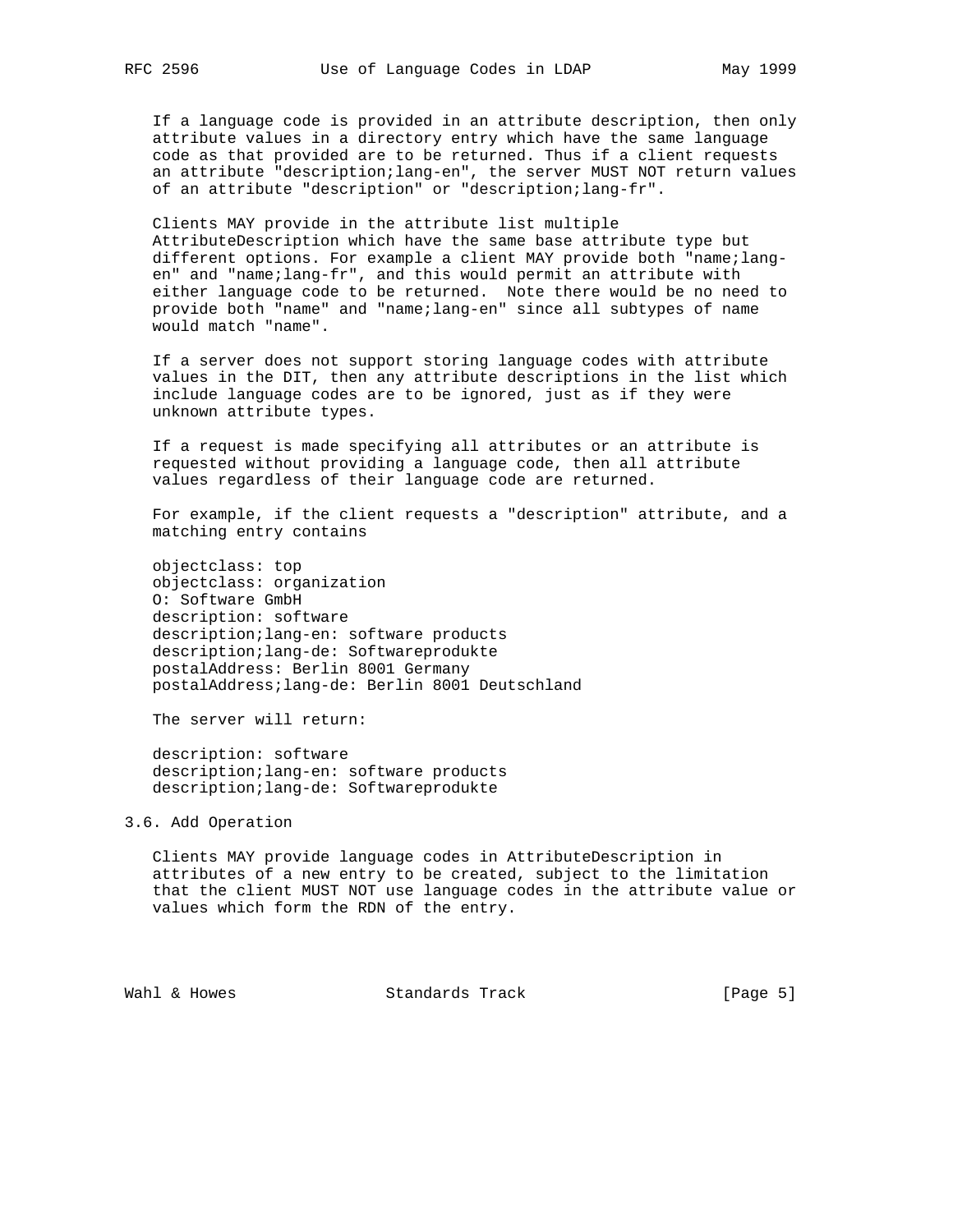A client MAY provide multiple attributes with the same attribute type and value, so long as each attribute has a different language code, and at most one attribute does not have a language code option.

 Servers which support storing language codes in the DIT MUST allow any attribute it recognizes that has the Directory String syntax to have a language option associated with it. Servers SHOULD allow language options to be associated with other attributes.

For example, the following is a legal request.

 objectclass: top objectclass: person objectclass: residentialPerson name: John Smith CN: John Smith CN;lang-en: John Smith SN: Smith streetAddress: 1 University Street streetAddress;lang-en: 1 University Street streetAddress;lang-fr: 1 rue Universite houseIdentifier;lang-fr: 9e etage

 If a server does not support storing language codes with attribute values in the DIT, then it MUST treat an AttributeDescription with a language code as an unrecognized attribute. If the server forbids the addition of unrecognized attributes then it MUST fail the add request with the appropriate result code.

## 3.7. Modify Operation

 A client MAY provide a language code in an AttributeDescription as part of a modification element in the modify operation.

 Attribute types and language codes MUST match exactly against values stored in the directory. For example, if the modification is a "delete", then if the stored values to be deleted have a language code, the language code MUST be provided in the modify operation, and if the stored values to be deleted do not have a language code, then no language code is to be provided.

 If the server does not support storing language codes with attribute values in the DIT, then it MUST treat an AttributeDescription with a language code as an unrecognized attribute, and MUST fail the request with an appropriate result code.

Wahl & Howes Standards Track (Page 6)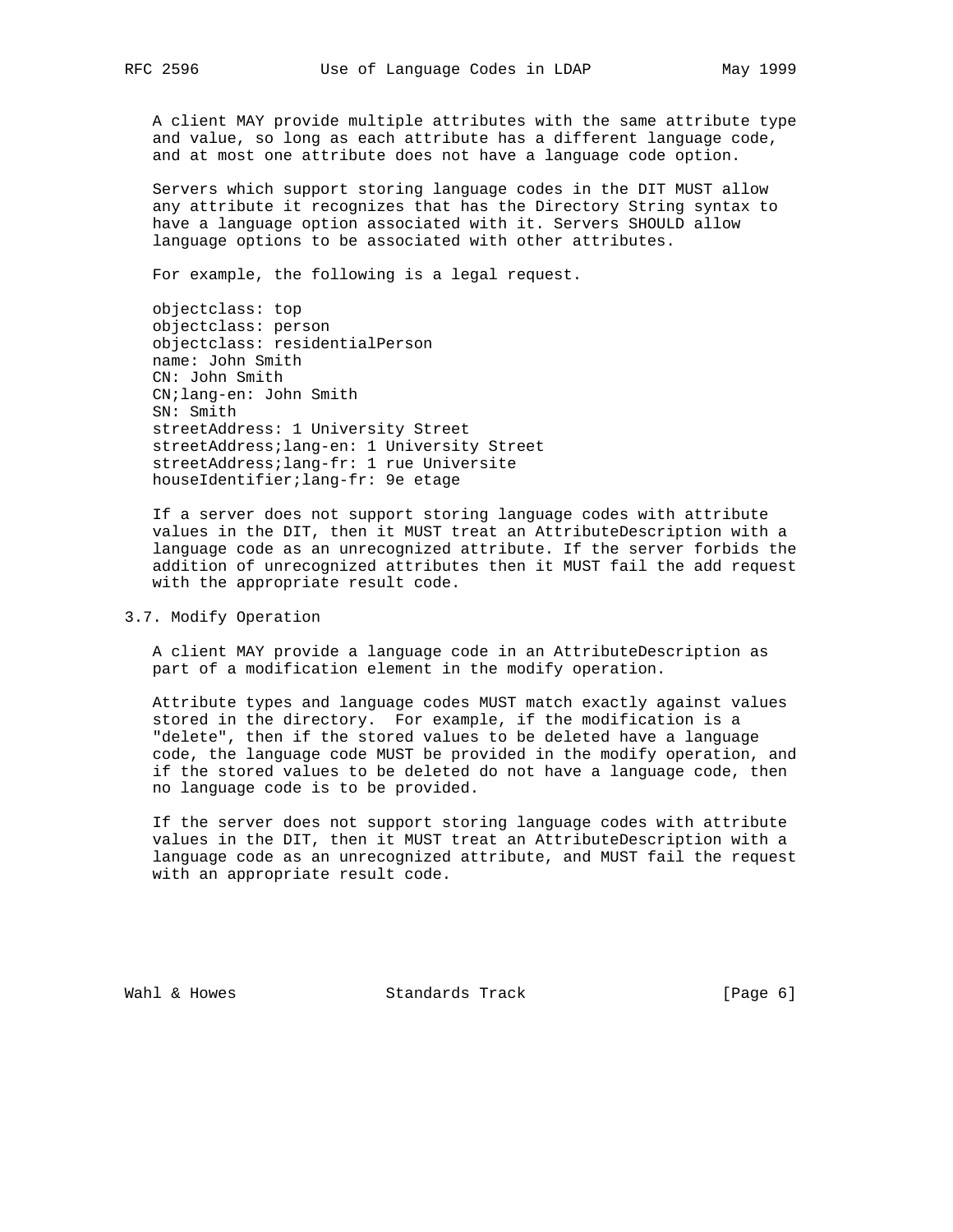## 3.8. Diagnostic Messages

 Servers SHOULD use only printable ASCII characters in the errorMessage field, as not all clients will be able to display the full range of Unicode.

4. Differences from X.500(1997)

 X.500(1997) defines a different mechanism, contexts, as the means of representing language tags. This section summarizes the major differences in approach.

- a) An X.500 operation which has specified a language code on a value matches a value in the directory without a language code.
- b) LDAP references RFC 1766, which allows for IANA registration of new tags.
- c) LDAP does not allow language codes in distinguished names.
- d) X.500 describes subschema administration procedures to allow language codes to be associated with particular attributes types.
- 5. Security Considerations

 There are no known security considerations for this document. See the security considerations sections of [1] and [2] for security considerations of LDAP in general.

6. Acknowledgements

 This document is a product of the IETF ASID and LDAPEXT working groups. Martin Duerst provided many valuable comments on an earlier version of this document.

- 7. Bibliography
	- [1] Wahl, M., Howes, T. and S. Kille, "Lightweight Directory Access Protocol (v3)", RFC 2251, December 1997.
	- [2] Wahl, M., Coulbeck, A., Howes, T. and S. Kille, "Lightweight X.500 Directory Access Protocol Attribute Syntax Definitions", RFC 2252, December 1997.
	- [3] Alvestrand, H.,"Tags for the Identification of Languages", RFC 1766, March 1995.
	- [4] Bradner, S., "Key words for use in RFCs to Indicate Requirement Levels", BCP 14, RFC 2119, March 1997.

Wahl & Howes Standards Track (Page 7)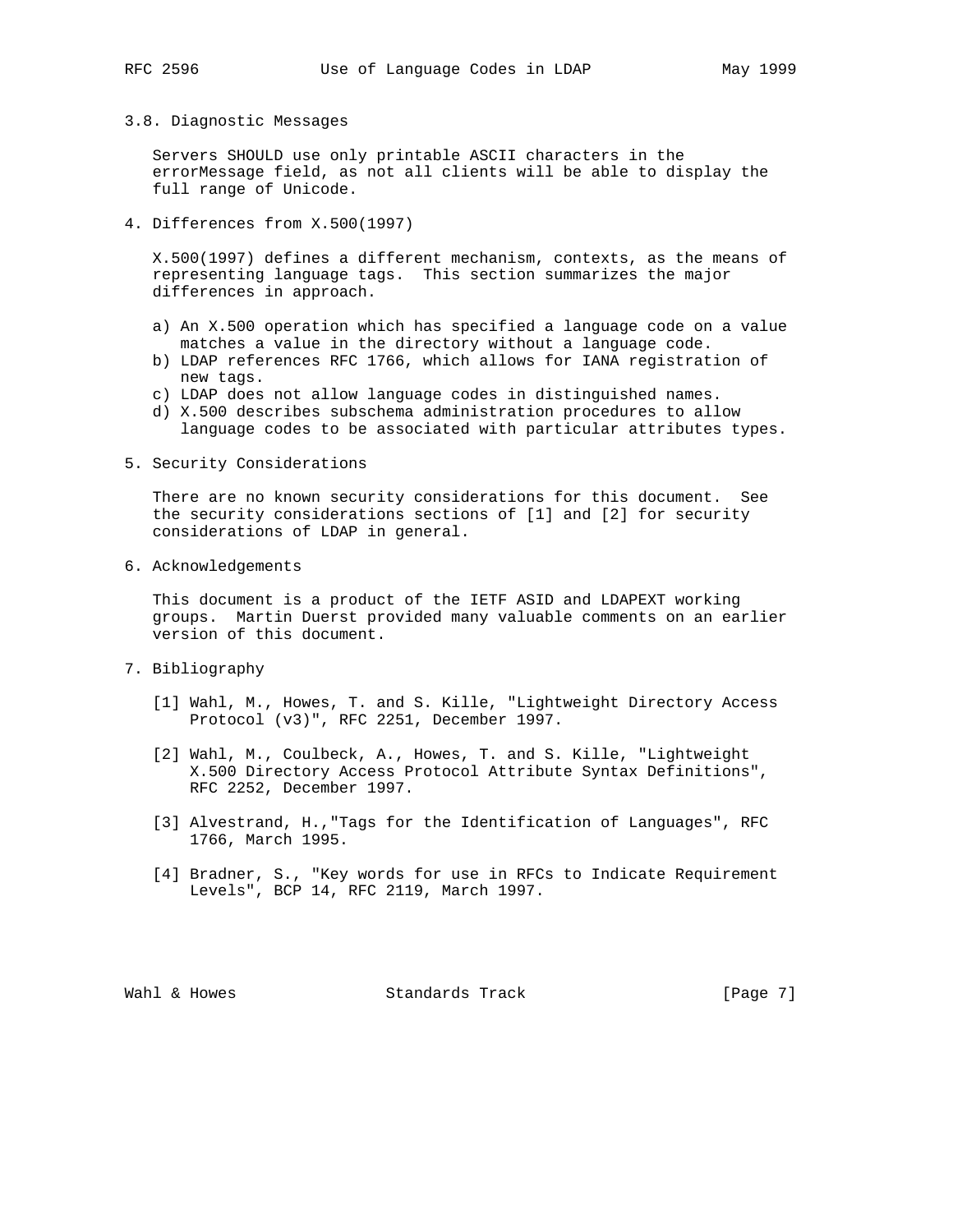8. Authors' Addresses

 Mark Wahl Innosoft International, Inc. 8911 Capital of Texas Hwy Suite 4140 Austin, TX 78759 USA

EMail: M.Wahl@innosoft.com

 Tim Howes Netscape Communications Corp. 501 E. Middlefield Rd Mountain View, CA 94043 USA

 Phone: +1 650 937-3419 EMail: howes@netscape.com

Wahl & Howes Standards Track [Page 8]